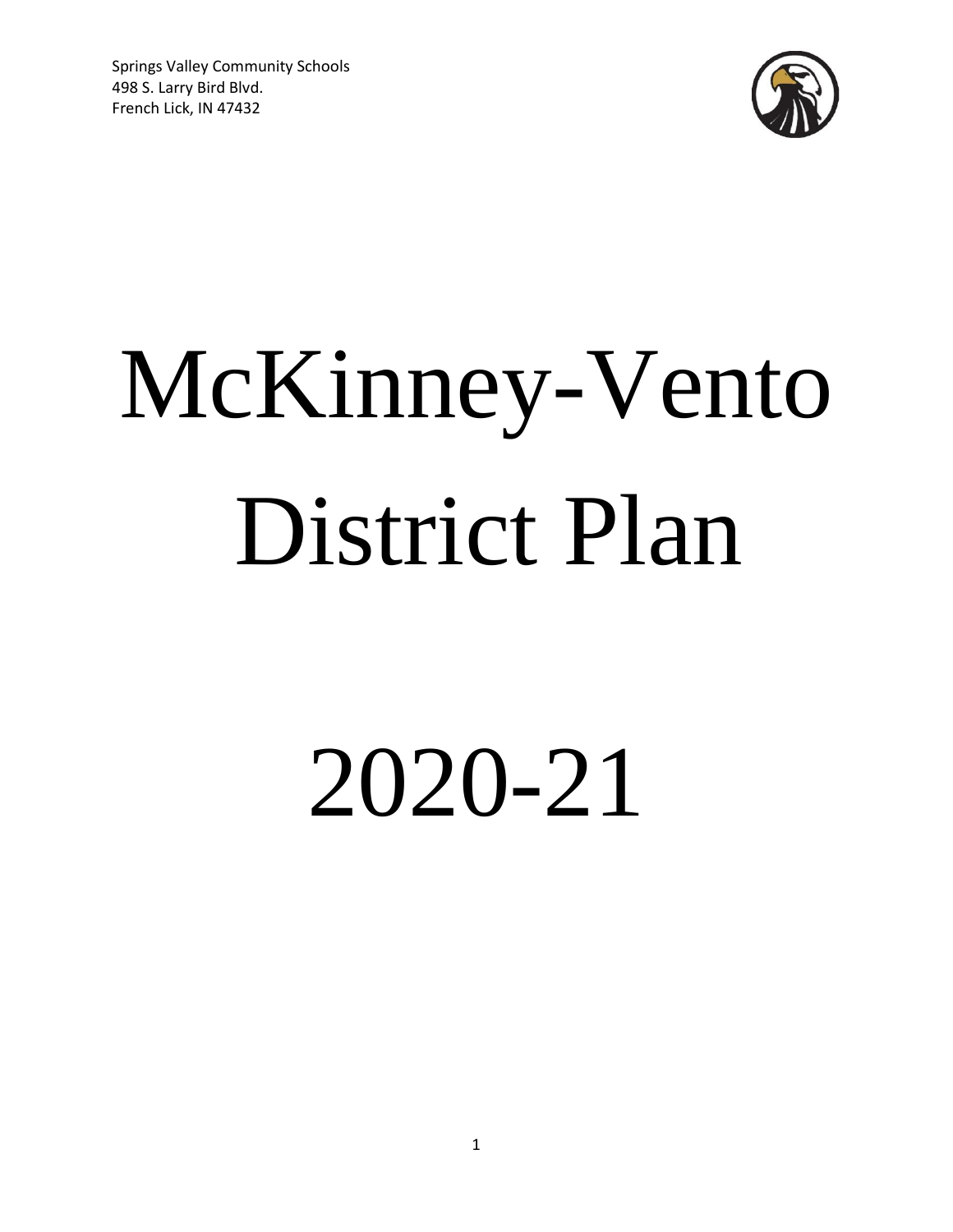# **Table of Contents**

| <b>Section 1:</b> |                                                                           | <b>Overview/General Information</b>                                                                  | $3 - 4$         |  |  |  |
|-------------------|---------------------------------------------------------------------------|------------------------------------------------------------------------------------------------------|-----------------|--|--|--|
|                   | McKinney-Vento Homeless Assistance Act                                    |                                                                                                      |                 |  |  |  |
|                   | Definition of Homelessness                                                |                                                                                                      |                 |  |  |  |
|                   | Residency and Educational Rights                                          |                                                                                                      |                 |  |  |  |
|                   |                                                                           | Procedures for the Dissemination of Educational Rights                                               |                 |  |  |  |
| <b>Section 2:</b> |                                                                           | <b>Identification and Eligibility</b>                                                                | 4               |  |  |  |
|                   |                                                                           | Title I Services and Funding                                                                         |                 |  |  |  |
|                   |                                                                           | <b>School Selection</b>                                                                              |                 |  |  |  |
|                   |                                                                           | Procedures to Identify and Verify Eligibility of McKinney-Vento Students                             |                 |  |  |  |
| <b>Section 3:</b> |                                                                           | <b>Services and Standards</b>                                                                        | 5               |  |  |  |
|                   |                                                                           | Transportation                                                                                       |                 |  |  |  |
|                   | <b>Food Services</b>                                                      |                                                                                                      |                 |  |  |  |
|                   | <b>Textbooks and Technology</b>                                           |                                                                                                      |                 |  |  |  |
|                   | Academic                                                                  |                                                                                                      |                 |  |  |  |
| <b>Section 4:</b> |                                                                           | <b>Enrollment</b>                                                                                    | 6               |  |  |  |
|                   |                                                                           | <b>Enrollment Procedures</b>                                                                         |                 |  |  |  |
|                   | $\Omega$                                                                  | <b>Immediate Enrollment of Students</b>                                                              |                 |  |  |  |
|                   | $\circ$                                                                   | <b>Enrollment of Unaccompanied Youth</b>                                                             |                 |  |  |  |
|                   |                                                                           | Appeal and Dispute Processes                                                                         |                 |  |  |  |
| <b>Section 5:</b> |                                                                           | <b>Professional Development</b>                                                                      | $7 - 8$         |  |  |  |
|                   |                                                                           |                                                                                                      |                 |  |  |  |
|                   | McKinney-Vento Professional Development Opportunities<br>District Website |                                                                                                      |                 |  |  |  |
| <b>Section 6:</b> |                                                                           | <b>Educational Staffing and Support</b>                                                              | $8-9$           |  |  |  |
|                   |                                                                           | District Liaison's Roles and Responsibilities                                                        |                 |  |  |  |
|                   | Building Level Liaison's Role and Responsibilities                        |                                                                                                      |                 |  |  |  |
|                   |                                                                           | Appendix A: McKinney-Vento Residency Questionnaire and Form<br>Appendix B: Notice of Right to Appeal | $10 - 11$<br>12 |  |  |  |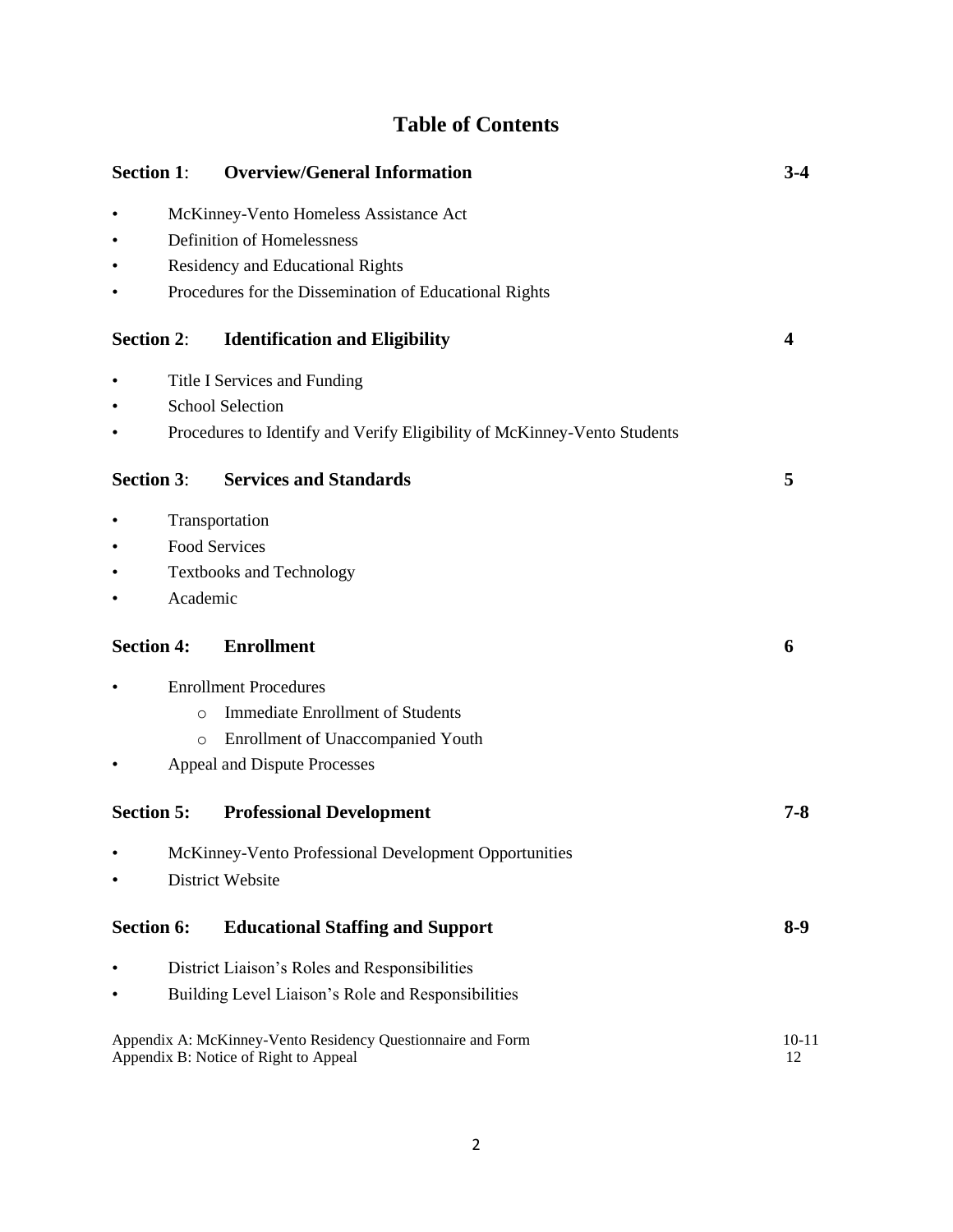# **SECTION 1: OVERVIEW/GENERAL INFORMATION:**

#### **McKinney-Vento Homeless Assistance Act:**

The Education for Homeless Children and Youth (EHCY) program is authorized under Title VII-B of the McKinney-Vento Homeless Assistance Act (42 U.S.C. 11431 et seq.) (McKinney-Vento Act). The McKinney-Vento Act was originally authorized in 1987 and most recently re-authorized in December 10th, 2016 by the Every Student Succeeds Act (ESSA).The McKinney-Vento Act is designed to address the challenges that homeless children and youths have faced in enrolling, attending, and succeeding in school.

Under the McKinney-Vento Act, State educational agencies (SEAs) must ensure that each homeless child and youth has equal access to the same free, appropriate public education, including a public preschool education, as other children and youths. Homeless children and youths must have access to the educational and related services that they need to enable them to meet the same challenging State academic standards to which all students are held. In addition, homeless students may not be separated from the mainstream school environment. SEAs and local educational agencies (LEAs) are required to review and undertake steps to revise laws, regulations, practices, or policies that may act as barriers to the identification, enrollment, attendance, or success in school of homeless children and youths.

#### **Definition of Homeless (McKinney-Vento Act Sec. 725(2); 42 U.S.C 11435(2)):**

Children who lack a fixed, regular, and adequate night time residence:

- "Double up" Sharing the housing of others due to the loss of housing, economic hardship, or similar reasons.
- Living in motels, hotels, trailer parks, camping grounds, due to lack of adequate alternative accommodations.
- Living in emergency or transitional shelters.
- Living in a public or private place not designed for humans to live.
- Migratory children living in above circumstances
- Living in cars, parks, abandoned buildings, substandard housing, bus or train stations, or similar settings
- Unaccompanied Youth Children or youth who meets the definition of homeless and not in the physical custody of a parent or guardian

#### **Residency and Educational Rights:**

Students who are in temporary, inadequate and homeless living situations have the following rights in Springs Valley Community Schools:

- Immediate enrollment in the school they last attended or the school in whose attendance area they are currently staying even if they do not have all of the documents normally required at the time of enrollment;
- Access to free meals and textbooks, Title I and other educational programs and other comparable services including transportation;
- Attendance in the same classes and activities that students in other living situations also participate in without fear of being separated or treated differently due to their housing situations.

#### **Procedures for the Dissemination of Educational Rights:**

All schools within Springs Valley Community Schools shall ensure that public notice of the educational rights of students and families in homeless situations is disseminated where children and youth receive services under the McKinney-Vento Act. Posters in both English and Spanish will be posted in all school buildings, local shelters, local hotels, Rigg's Health and Dental Clinic, and local laundry mats.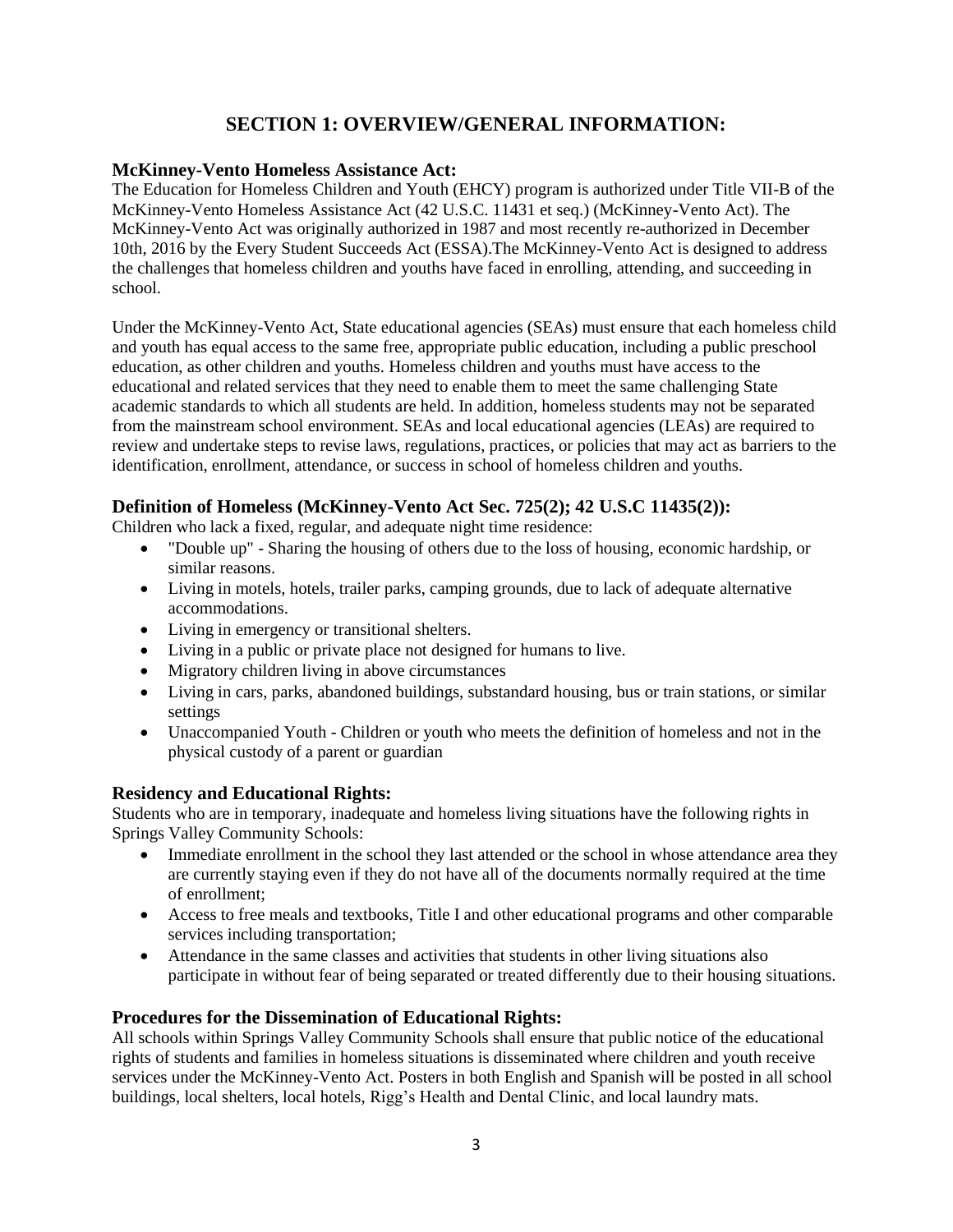# **SECTION 2: IDENTIFICATION AND ELIGIBILITY**

#### **Title 1 Services and Funding:**

In Springs Valley Community Schools, all children and youth who qualify for McKinney-Vento services are automatically eligible for Title I, Part A services, whether or not they attend a Title I, Part A school or meet the academic standards required of other students for eligibility (Title I of the Elementary and Secondary Education Act, Sec. 1115(b)(2)(E); 20 U.S.C. 6315(b)(2)(E)). This automatic eligibility acknowledges that the experience of homelessness puts children and youth at significant risk of academic failure, regardless of their previous academic standing. Additionally, all Springs Valley Community Schools school children and youth who qualify for McKinney-Vento services who are doing well academically are entitled to receive additional non-instructional education related support services needed to succeed in school.

#### **School Selection:**

Springs Valley Community Schools will keep students in homeless situations in their school of origin defined as the school attended when permanently housed or the school in which they were last enrolled, unless it is against the parent or guardian's wishes or unless it is determined to be in the student's best educational interest. Students and youth who qualify for McKinney-Vento Services are eligible to remain in their school of origin for the entire duration in which they are homeless and until the end of any academic year in which they move into permanent housing. Students and youth who qualify for McKinney-Vento Services may also choose to enroll in any public school that students living in the same attendance area are eligible to attend.

#### **Procedures to Identify and Verify Eligibility of McKinney-Vento Students:**

Every current, returning, and new student in the Springs Valley Community Schools must complete online enrollment via the district's School Management System known as Skyward. One of the forms to be completed online is the Springs Valley Community Schools McKinney-Vento Residency Questionnaire and Form (Appendix A). This Springs Valley Community Schools McKinney-Vento Residency Questionnaire and Form will be utilized to determine if the student is facing a homeless situation. Follow-up contact to verify the information provided on the Springs Valley Community Schools McKinney-Vento Residency Questionnaire and Form will be conducted within 5 days of the completion of online enrollment by either the district or a building level McKinney-Vento liaison.

#### **SECTION 3: SERVICES AND STANDARDS**

#### **Transportation:**

Each Springs Valley Community Schools child or youth facing a McKinney-Vento situation shall be provided services comparable to services offered to other students in the school selected including transportation services.

Springs Valley Community Schools will provide students and youth who qualify for McKinney-Vento Services with transportation to and from their school of origin, at a parent or guardian's request. For unaccompanied youth, Springs Valley Community Schools will provide transportation to and from the school of origin at the request of the District McKinney-Vento Liaison. If the student's temporary residence and the school of origin are in the same district, Springs Valley Community Schools will provide and/or arrange transportation to and from school. If the student is living outside of the Springs Valley Community Schools, LSC will assume the responsibility and cost of providing transportation to and from school.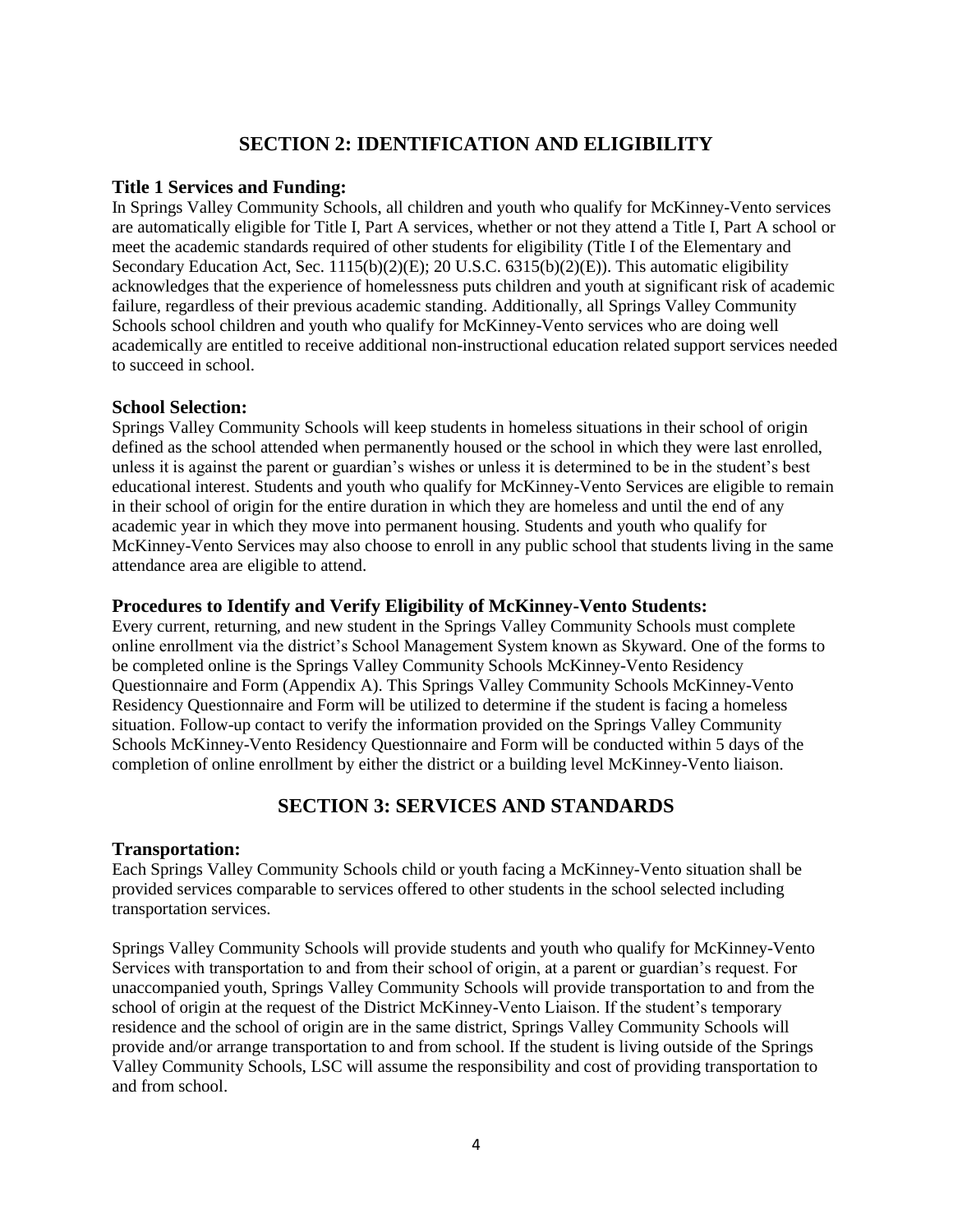Students and youth who qualify for McKinney-Vento Services are eligible to receive these transportation services for the entire duration in which they are homeless.

*\*\*\*"School of Origin" is defined as the school that the child or youth attended when permanently housed or the school in which the child or youth was last enrolled. \*\*\**

#### **Food Services:**

Each Springs Valley Community Schools child or youth facing a McKinney-Vento situation shall be provided services comparable to services offered to other students in the school selected including school nutrition programs. Students and youth who qualify for McKinney-Vento Services are eligible to receive free breakfast and lunch as offered by each school for the entire duration in which they are homeless.

#### **Textbooks and Technology:**

Each Springs Valley Community Schools child or youth facing a McKinney-Vento situation shall be provided services comparable to services offered to other students in the school selected including access to instructional materials, assessments, and technology. Students and youth who qualify for McKinney-Vento Services are eligible to receive free textbooks and technology fees as offered by each school for the entire duration in which they are homeless.

#### **Academic Services & Standards:**

Each Springs Valley Community Schools child or youth facing a McKinney-Vento situation shall be provided services comparable to services offered to other students in the school selected including educational services for which the child or youth meet the eligibility criteria (Title I services, pre-school, educational programs for children with disabilities or for students with limited English proficiency), programs in vocational and technical education, and programs for gifted and talented students as available.

# **SECTION 4: ENROLLMENT**

#### **Enrollment Procedures:**

Any child or youth who claims to be homeless will be immediately enrolled in Springs Valley Community Schools even if they do not have required documents such as:

- school records
- medical records
- proof of residency
- guardianship papers or other documents.

Enrolling schools must obtain school records from the previous school, and students must be enrolled in school while records are obtained.

The McKinney-Vento District Liaison will assist unaccompanied youth in choosing and enrolling in a school after considering the youth's wishes, informing the youth of their rights to transportation and assisting the youth in accessing transportation, and informing the youth of their right to appeal school or school district decisions. The McKinney-Vento District Liaison must ensure that unaccompanied youth are immediately enrolled in school pending resolution of disputes that may arise over school enrollment or placement.

Unaccompanied youth have the right to:

- Remain in their school of origin
- Transportation to and from the school of origin
- Immediately enroll in a new school serving the area in which they are currently living even if they don't have typically required documents (e.g. proof of guardianship)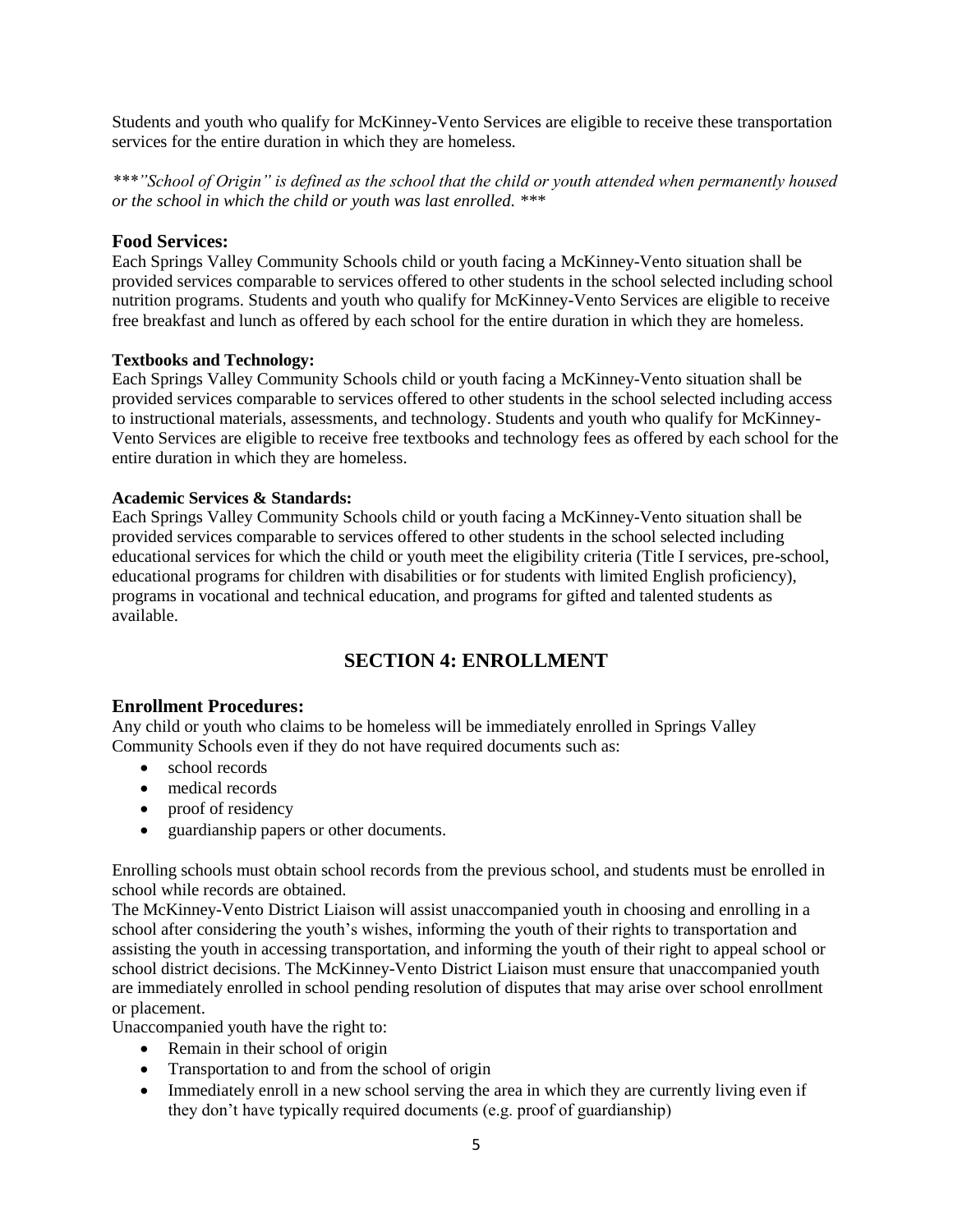Equal access to programs and services such as gifted and talented education, special education, vocational education, and English Language Learner services.

Springs Valley Community Schools Schools shall remove any/all barriers to the enrollment and retention of children and youth in homeless situations. Students in homeless situations shall be free from segregation, isolation, and stigmatization.

*\*\*\*The term "enroll" is defined as attending classes and participating fully in school activities.\*\*\**

*\*\*\*"School of Origin" is defined as the school that the child or youth attended when permanently housed or the school in which the child or youth was last enrolled.\*\*\** 

#### **Appeal and Dispute Processes:**

If a dispute arises over school selection or enrollment in a school, the child or youth shall be immediately admitted to the school in which enrollment is sought, pending resolution of the dispute. The child, youth parent, or guardian shall be referred to the McKinney-Vento District Level Team, who shall carry out the dispute resolution process as expeditiously as possible in accordance with the enrollment disputes section of the McKinney-Vento Act as follows.

- Work with the McKinney-Vento District and Building Level Liaisons to ensure that enrollment disputes are mediated in accordance with the enrollment disputes section of the McKinney-Vento Act as follows:
	- I. the child or youth shall be immediately admitted to the school in which enrollment is sought, pending resolution of the dispute;
	- II. the parent or guardian of the child or youth shall be provided with a written explanation of the school's decision regarding school selection or enrollment, including the rights of the parent, guardian, or youth to appeal
	- III. the child, youth, parent, or guardian shall be referred to the McKinney-Vento District Level Team, who shall carry out the Dispute resolution process as expeditiously as possible after receiving notice of the dispute; and
	- IV. in the case of an unaccompanied youth, the McKinney-Vento District Liaison shall ensure that the youth is immediately enrolled in school pending resolution of the dispute.

#### *\*\*\*The McKinney-Vento District Level Team consists of McKinney-Vento District Liaison, Building Level Liaisons, and Associate Superintendent of Human Resources.\*\*\**

If a dispute arises over qualification for McKinney-Vento services, the child or youth shall receive all McKinney-Vento rights and services provided by Springs Valley Community Schools Schools, pending resolution of the dispute. The child, youth parent, or guardian shall be referred to the McKinney-Vento District Level Team, who shall carry out the dispute resolution process as expeditiously as possible in accordance with the McKinney-Vento Act as follows:

- Work with the McKinney-Vento District and Building Level Liaisons to ensure that enrollment disputes are mediated in accordance with the enrollment disputes section of the McKinney-Vento Act as follows:
	- V. the child or youth shall receive all McKinney-Vento rights and services, pending resolution of the dispute;
	- VI. the parent or guardian of the child or youth shall be provided with a written explanation of the school's decision regarding school selection or enrollment, including the rights of the parent, guardian, or youth to appeal (Appendix B)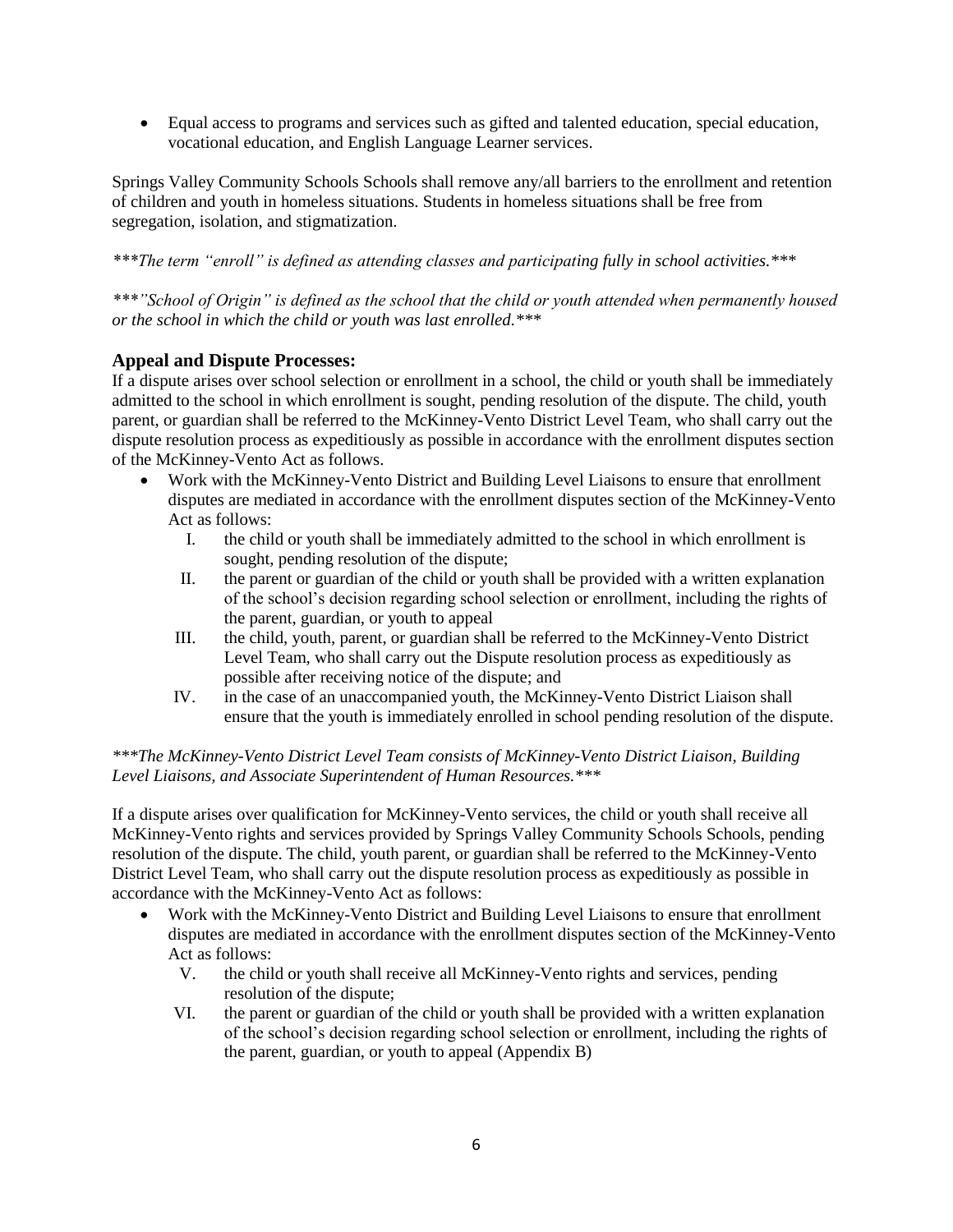- VII. the child, youth, parent, or guardian shall be referred to the McKinney-Vento District Level Team, who shall carry out the Dispute resolution process as expeditiously as possible after receiving notice of the dispute; and
- VIII. in the case of an unaccompanied youth, the McKinney-Vento District Liaison shall ensure that the youth receives all McKinney-Vento rights and services pending resolution of the dispute.

## **SECTION 5: PROFESSIONAL DEVELOPMENT**

#### **McKinney-Vento Professional Development Opportunities:**

Professional development for the McKinney-Vento Homeless Assistance Act will be provided to all staff members of Springs Valley Community Schools via the following ways:

- Safe Schools Portal
- Biannual McKinney-Vento District Level Team Meetings
- One Professional Development Meeting per semester at each school building
- School Board Presentations

#### **District Website:**

The Springs Valley Community Schools website will include a page that will be used to communicate McKinney-Vento information with students, parents, staff, and community members. Information on the Springs Valley Community Schools' website will include:

- Contact information for the McKinney-Vento District Liaison
- Contact information for the McKinney-Vento Building Level Liaisons
- Notice of Rights for McKinney-Vento Families
- Dispute Resolution Documents
- Link to McKinney-Vento Resources

# **SECTION 6: EDUCATIONAL STAFFING AND SUPPORT**

#### **McKinney-Vento District Liaison's Roles and Responsibilities:**

The Associate Superintendent for Springs Valley Community Schools serves as the District McKinney-Vento Liaison and will:

- Ensure that procedures are established and followed across the school district and provide each child or youth who qualifies for McKinney-Vento Services with a free and appropriate education.
- Work collaboratively with transportation and food services personnel to coordinate appropriate services for any child or youth who qualifies for McKinney-Vento Services.
- Disseminate critical information concerning the rights of students in homeless situations to all schools.
- Post information regarding the availability of school programs and services for students facing homeless situations in local shelters, local hotels, Rigg's Health and Dental Clinic, and local laundry mats.
- Maintain a McKinney-Vento District Liaison Log to document the McKinney-Vento process for each child and youth who qualifies for McKinney-Vento services.
- Plan and facilitate professional development regarding the McKinney-Vento Homeless Assistance Act to all staff responsible for identifying and working with students facing homeless situations.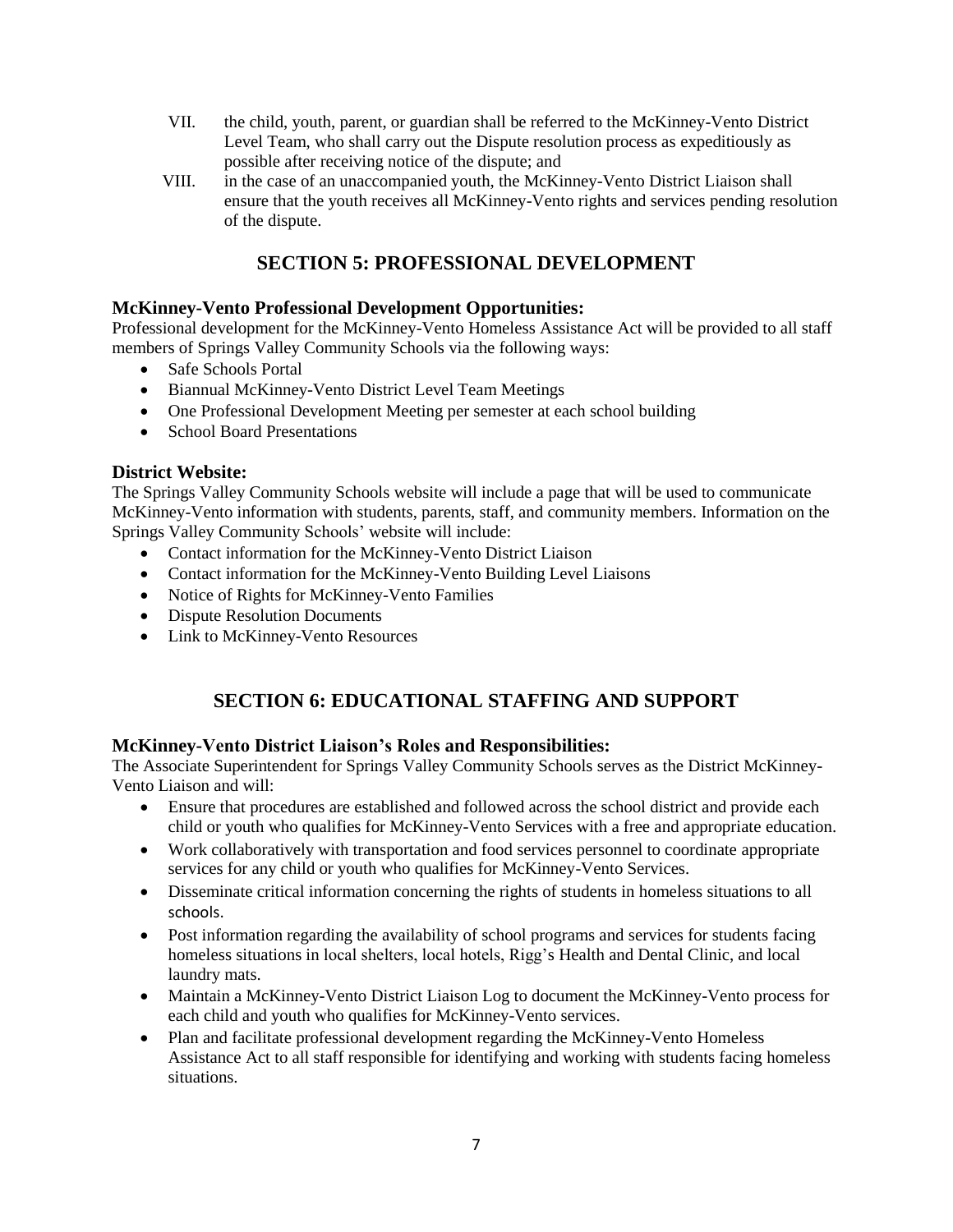- Work with building level staff and administration to facilitate success of the McKinney-Vento program and each student facing a homeless situation.
- Meet with community agencies and volunteers to share resources and information and to evaluate impact of services.
- Monitor all district data collection and reporting requirements on each child and youth who qualifies for McKinney-Vento services.
- Attend state level professional development opportunities.

#### **McKinney-Vento District Liaison:**

•Name: Dr. Trevor Apple •Email: apple@svalley.k12.in.us •Phone: 812-936-4474

#### **McKinney-Vento Building Level Liaison's Roles and Responsibilities:**

Each school in Springs Valley Community Schools District will identify one staff member (social worker, counselor, administrator, etc.) who will serve as a representation on the McKinney-Vento District Level Team and will:

- Identify students that may be facing homeless situations.
- Monitor school attendance.
- Facilitate training at the building level.
- Ensure that building level procedures are established and followed to provide each child and youth who qualifies for McKinney-Vento services with a free and appropriate education.
- Post public notice of the educational rights of students in homeless situations at the school.
- Make sure parents feel welcome and set the tone for further parental involvement.
- Establish a trusting relationship with students and parents.

#### **Building Level McKinney-Vento Liaisons for each school are as follows:**

- Springs ValleyElementary, 356 S. Larry Bird Blvd., French Lick, IN 47432
- Liaison Name: Amy Orr
- Email: aorr@svalley.k12.in.us
- Phone number:  $812-936-4820$
- Springs Valley Jr/Sr High School, 326 S. Larry Bird Blvd., French Lick, IN 47432
- Liaison Name: Kyle Neukam
- Email: kneukam@svalley.k12.in.us
- Phone number: 765-772-4780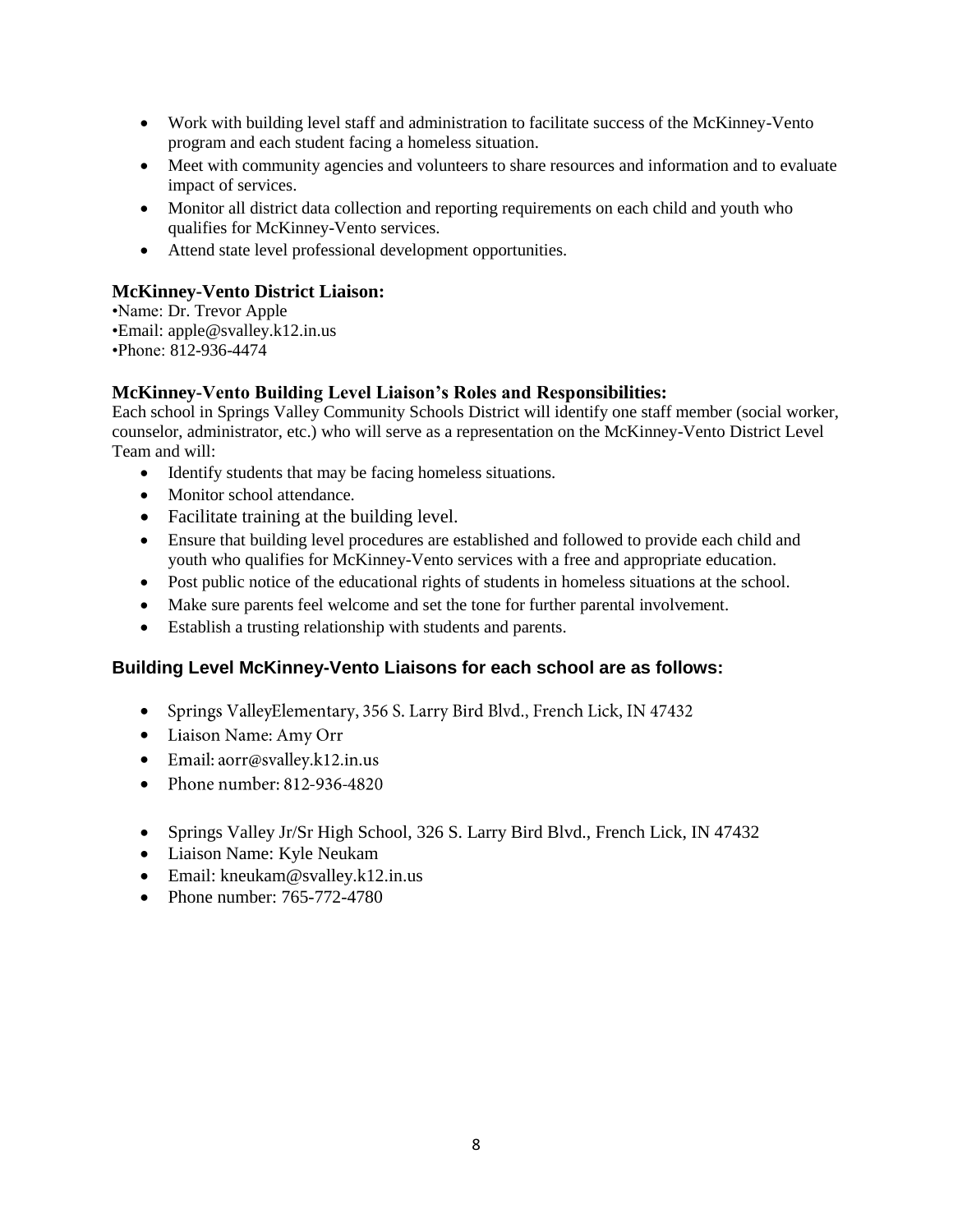# **APPENDIX A McKinney-Vento Act Residency & Educational Rights Information**

#### **(questionnaire must be completed for each student)**

In Indiana over 29,000 children experience homelessness each year. The McKinney-Vento Homeless Assistance Act was created with the goal of ensuring the enrollment, attendance, and success of homeless children and youth in school.

The McKinney-Vento Act provides certain rights for homeless students. This includes waiving certain requirements such as proof of residency when students are enrolling and allowing eligibility for certain services, such as free textbooks.

When families and students find themselves in transition due to their housing situation, it is important that they know their rights regarding education. If students meet the requirements as stated in the McKinney-Vento Act (42 U.S.C 11431 et seq., Title VII, Subtitle B), their rights are as follows:

- Students may attend their school of origin or the school where they are temporarily residing.
- Students must be provided a written statement of their rights when they enroll and at least two additional times per year.
- Students may enroll without school, medical or similar records.
- Students have a right to transportation to school.
- Students must be provided a statement explaining why they are denied enrollment or any other services.
- Students must receive services, such as transportation, while disputes are being settled.
- Students are automatically eligible for Title I services. *Educational services for which the homeless student meets eligibility criteria including services provided under Title 1 of the Elementary and Secondary Education Act or similar State or local programs, educational programs for students with limited English proficiency.*

According to the U.S. Department of Education, people living in the following situations are considered homeless:

- Doubled up with family or friends due to loss of housing or economic hardship
- Living in motels and hotels for lack of other suitable housing
- Runaway and displaced children and youth Unaccompanied Youth
- Homes for unwed or expectant mothers for lack of a place to live
- Homeless and domestic violence shelters
- Transitional housing programs
- The streets
- Abandoned buildings
- Public places not meant for housing
- Cars, trailers (does not include mobile homes intended for permanent housing), and campgrounds
- Migratory children staying in housing not fit for habitation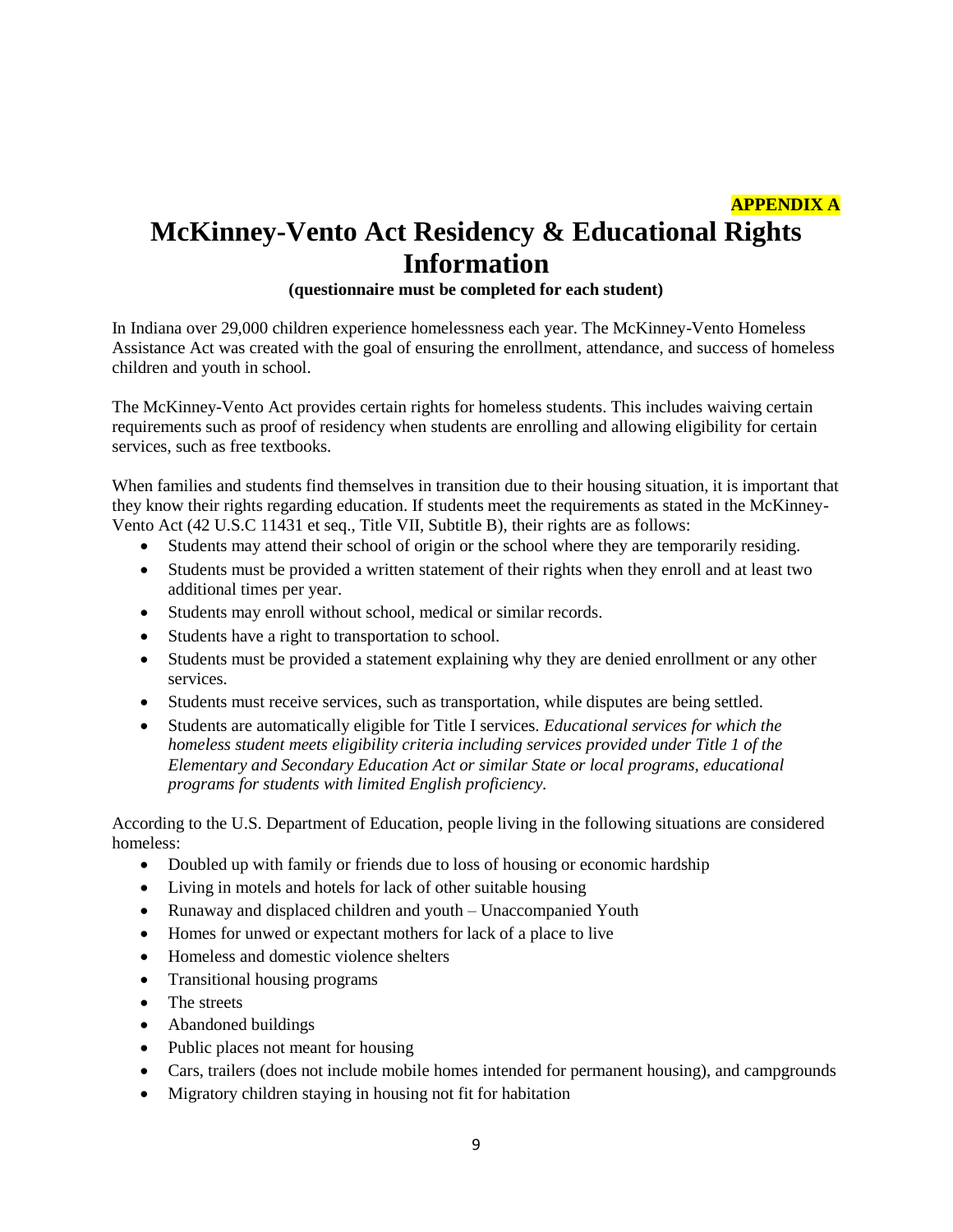Please complete the form on the reverse side of this document and return to your school office. Questions may be directed to your Principal, Social Worker/School Counselor, or: Springs Valley Community Schools, Attn: Dr. Trevor Apple, 498 S. Larry Bird Blvd., French Lick, IN 47432

#### **APPENDIX A**

#### **SVCS RESIDENCY INFORMATION FORM**

This questionnaire is in compliance with the McKinney-Vento Act, U.S.C. 42 § 11431 et seq. Your answers will help determine if the student meets eligibility requirements for services under the McKinney-Vento Act.

| Age Grade                                                                                                                                                                                                                                                                                                                                                                                                                                                                                                                                                                                                                       |  | D.O.B.                                                                                    |  |                          |  |  |  |  |
|---------------------------------------------------------------------------------------------------------------------------------------------------------------------------------------------------------------------------------------------------------------------------------------------------------------------------------------------------------------------------------------------------------------------------------------------------------------------------------------------------------------------------------------------------------------------------------------------------------------------------------|--|-------------------------------------------------------------------------------------------|--|--------------------------|--|--|--|--|
|                                                                                                                                                                                                                                                                                                                                                                                                                                                                                                                                                                                                                                 |  |                                                                                           |  | _City __________________ |  |  |  |  |
|                                                                                                                                                                                                                                                                                                                                                                                                                                                                                                                                                                                                                                 |  | Zip Code _______________________ Is this address Temporary or Permanent? (circle one)     |  |                          |  |  |  |  |
|                                                                                                                                                                                                                                                                                                                                                                                                                                                                                                                                                                                                                                 |  | Is transportation from the above address being requested? ________ admin acknowledgement_ |  |                          |  |  |  |  |
| Please choose which of the following situations the student currently resides in (you can choose more<br>than one):<br>House or apartment with parent or guardian<br>____ Motel, car, or campsite<br>Shelter or other temporary housing<br>_____ With friends or family members (other than or in addition to parent/guardian)<br>If you are living in shared housing, please check all of the following reasons that apply:<br>Loss of housing<br><b>Economic situation</b><br>Temporarily waiting for house or apartment<br>______ Provide care for a family member<br>Living with boyfriend/girlfriend<br>Loss of employment |  |                                                                                           |  |                          |  |  |  |  |
| _____ Parent/Guardian is deployed<br>Other (Please explain)                                                                                                                                                                                                                                                                                                                                                                                                                                                                                                                                                                     |  |                                                                                           |  |                          |  |  |  |  |
| Are you a student under the age of 18 and living apart from your parents or guardians? Yes No                                                                                                                                                                                                                                                                                                                                                                                                                                                                                                                                   |  |                                                                                           |  |                          |  |  |  |  |

#### **Residency and Educational Rights**

Students without fixed, regular, and adequate living situations have the following rights:

- 1) Immediate enrollment in the school they last attended or the local school where they are currently staying even if they do not have all of the documents normally required at the time of enrollment without fear of being separated or treated differently due to their housing situations;
- 2) Transportation to the school of origin for the regular school day;
- 3) Access to free meals, Title I and other educational programs, and transportation to extracurricular activities to the same extent that it is offered to other students.

Any questions about these rights can be directed to the local McKinney-Vento Liaison at [Insert phone number] or the State Coordinator at [Insert phone number].

By signing below, I acknowledge that I have received and understand the above rights.